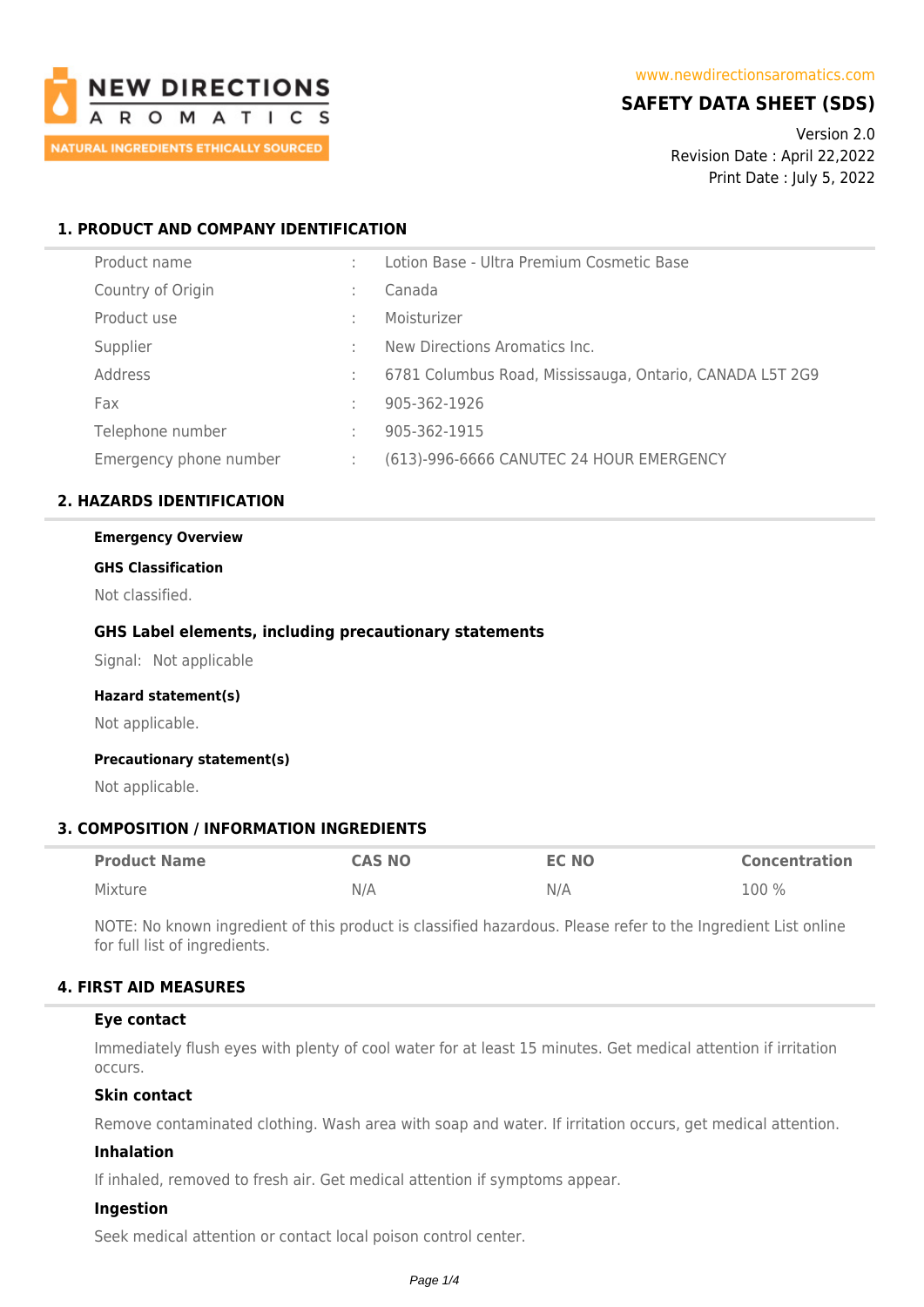## **Suitable extinguishing media**

Suitable extinguishing media for the surrounding fire should be used. Use water spray to cool containers.

#### **Unsuitable extinguishing media**

Water spray, water jet.

### **Special protective equipment and precautions for fire-fighters**

Wear proper protective equipment. Exercise caution when fighting any chemical fire. Use water spray or fog for cooling exposed containers.

### **Special hazards arising from the substance or its combustible products**

Hazardous decomposition products may be formed at extreme heat or if burned.

#### **Resulting gases**

Carbon oxides.

### **6. ACCIDENTAL RELEASE MEASURES**

#### **Personal precautions, protective equipment and emergency procedures.**

Equip clean crew with proper protection. Respiratory protection equipment may be necessary.

#### **Environmental precautions**

Prevent entry to sewers and public waters. Notify authorities if product enters sewers or public waters.

## **Methods and materials for containment and cleaning up**

Clean up any spills as soon as possible, using an absorbent material to collect it. Use suitable disposal containers.

## **7. HANDLING AND STORAGE**

## **Precautions for safe handling**

No direct lighting. No smoking. Ensure prompt removal from eyes. Wash hands and other exposed areas before eating, drinking or smoking and when leaving work. Handle in accordance with good industrial hygiene and safety procedures.

### **Conditions for safe storage, including any incompatibilities**

Keep container closed when not in use.

# **8. EXPOSURE CONTROLS AND PERSONAL PROTECTION**

#### **Eyes**

Use tightly sealed goggles.

#### **Skin**

If skin contact or contamination of clothing is likely, protective clothing should be worn. Use protective gloves.

#### **Respiratory**

In case of insufficient ventilation, wear suitable respiratory equipment.

### **9. PHYSICAL AND CHEMICAL PROPERTIES**

| Appearance       | White to off white viscous lotion |
|------------------|-----------------------------------|
| Odor             | Characteristic Aroma.             |
| рH               | $5.50 - 6.50$ @ 25°C.             |
| Flash point      | $>$ 200°C                         |
| Relative density | 0.9100 - 0.9700 @ 25 °C           |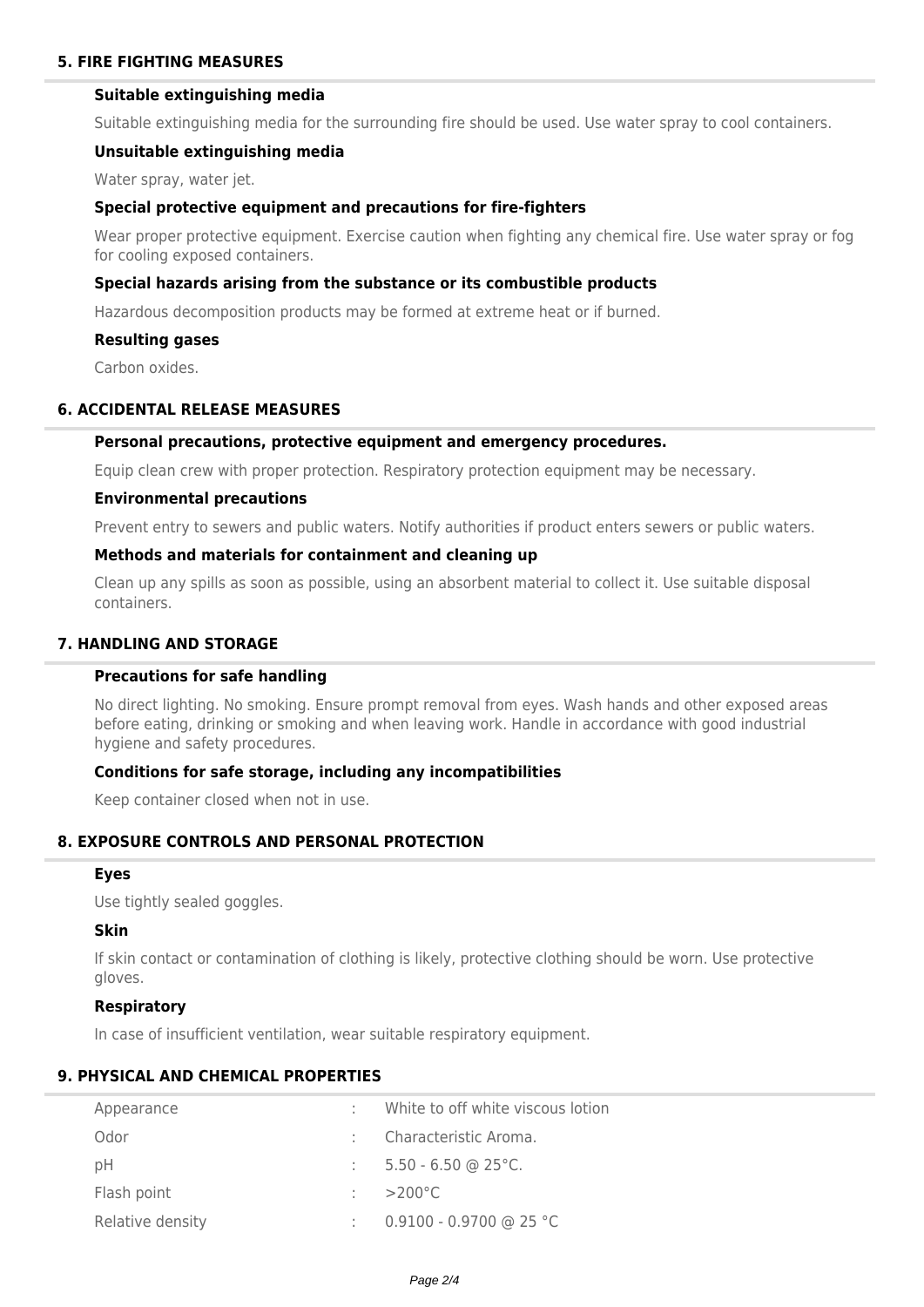## **10. STABILITY AND REACTIVITY**

### **Reactivity**

This material presents no significant reactivity hazard.

### **Chemical stability**

Chemically stable.

## **Possibility of hazardous reactions**

Hazardous polymerization will not occur.

## **Conditions to avoid**

Avoid sparks, flame and other heat sources.

#### **Incompatible materials**

Strong oxidizing agents.

#### **Hazardous decomposition products**

Carbon Oxides.

## **11. TOXICOLOGICAL INFORMATION**

## **Acute toxicity**

Not available.

#### **Reproductive toxicity**

No adverse effects on reproduction are known.

### **Skin contact**

Adverse skin effects should be prevented by normal care and personal hygiene.

#### **Eye contact**

Possible irritation should be prevented by wearing safety glasses.

## **12. ECOLOGICAL INFORMATION**

### **Ecotoxicity**

Avoid any pollution of ground, surface or underground water.

### **Persistence and degradability**

Not available.

## **Bio - accumulative potential**

Not available.

#### **Mobility in soil**

Not available.

### **Other adverse effects**

Not available.

## **13. DISPOSAL CONSIDERATION**

Dispose of product in accordance with local, state or provincial and federal regulations. Check with local municipal authority to ensure compliance.

### **14. TRANSPORT INFORMATION**

### **US DOT Shipping Description (Land)**

Not regulated.

#### **IMO-IMDG Shipping Description (Sea)**